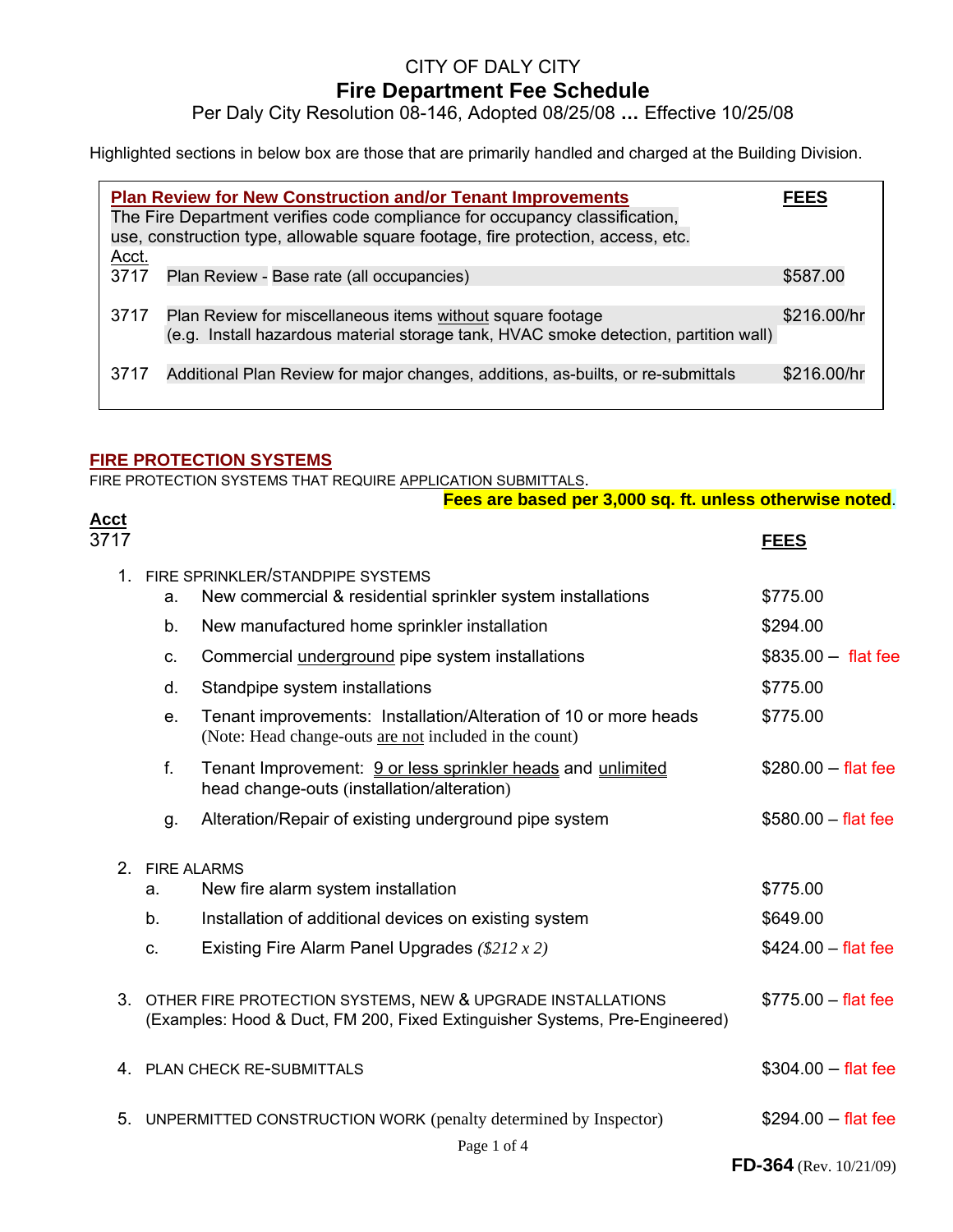# CITY OF DALY CITY

## **Fire Department Fee Schedule**

Per Daly City Resolution 08-146, Adopted 08/25/08 **…** Effective 10/25/08

| <b>SITE INSPECTIONS</b>                                                                                                                                                                                                                                                                                                                            |                                                                                                                                                                                                                 |      | <b>FEES</b>                                                                             |  |
|----------------------------------------------------------------------------------------------------------------------------------------------------------------------------------------------------------------------------------------------------------------------------------------------------------------------------------------------------|-----------------------------------------------------------------------------------------------------------------------------------------------------------------------------------------------------------------|------|-----------------------------------------------------------------------------------------|--|
|                                                                                                                                                                                                                                                                                                                                                    | These are NOT subject to the 3,000 sq. ft. calculation                                                                                                                                                          |      |                                                                                         |  |
| <u>Acct</u>                                                                                                                                                                                                                                                                                                                                        |                                                                                                                                                                                                                 |      |                                                                                         |  |
| 3717                                                                                                                                                                                                                                                                                                                                               | Fire Alarms: Repair or Exchange Devices, and Radio Transmitters                                                                                                                                                 |      | \$280.00                                                                                |  |
| 3717                                                                                                                                                                                                                                                                                                                                               | <b>Construction Reinspections</b>                                                                                                                                                                               |      | \$280.00                                                                                |  |
| 3717                                                                                                                                                                                                                                                                                                                                               | Installation of hazardous material storage tanks<br>(*Temporary Permit is required, along with an inspection)                                                                                                   |      | \$280.00/per tank                                                                       |  |
| 3717                                                                                                                                                                                                                                                                                                                                               | Replacement of hazardous material storage tank piping, dispensers<br>Note: If piping work is done as part of tank installation, there is no charge<br>(*Temporary Permit is required, along with an inspection) |      | \$280.00 flat fee                                                                       |  |
| 3359                                                                                                                                                                                                                                                                                                                                               | Removal of hazardous material storage tank<br>(*Temporary Permit is required, along with an inspection)                                                                                                         |      | \$280.00/per tank                                                                       |  |
| 3717                                                                                                                                                                                                                                                                                                                                               | Medical Gas Piping, Installation-Permit required (Building Division handles)                                                                                                                                    |      | \$280.00                                                                                |  |
| 3718                                                                                                                                                                                                                                                                                                                                               | Inspections for which no fee is indicated                                                                                                                                                                       |      | \$280.00                                                                                |  |
| <b>REQUIRED SERVICES</b><br><b>FEES</b><br>A required service includes those inspections mandated by Municipal Code,<br>California's Health and Safety Codes, and includes occupancies such as schools,<br>apartments, high-rise buildings, etc. These inspections are conducted to verify code<br>compliance and to maintain life safety systems. |                                                                                                                                                                                                                 |      |                                                                                         |  |
| <u>Acct</u>                                                                                                                                                                                                                                                                                                                                        | The FALSE ALARM PENALTY FEES were approved on separate Resolution 08-168, 10/13/08                                                                                                                              |      |                                                                                         |  |
| 3719                                                                                                                                                                                                                                                                                                                                               | False Alarms (avoidable electrical/mechanical malfunctions)                                                                                                                                                     |      | \$550.00 on $1st$ response                                                              |  |
|                                                                                                                                                                                                                                                                                                                                                    |                                                                                                                                                                                                                 |      | \$750.00 on $2nd$ response                                                              |  |
|                                                                                                                                                                                                                                                                                                                                                    |                                                                                                                                                                                                                 | year | \$1,000.00 on $3^{\text{rd}}$ response<br>and each response<br>thereafter in a calendar |  |
| 3718                                                                                                                                                                                                                                                                                                                                               | New Occupancy/Business Inspection<br>(Fee includes initial inspection and one reinspection. All reinspections<br>thereafter are charged at the standard \$212.00/per reinspection)                              |      | \$212.00                                                                                |  |
| 3715                                                                                                                                                                                                                                                                                                                                               | Key Box Service ( $*$ see file for application forms FD-372.1 and FD-372.2)                                                                                                                                     |      | \$75.00                                                                                 |  |
| 3718                                                                                                                                                                                                                                                                                                                                               | Mall <b>Kiosk</b> Inspection                                                                                                                                                                                    |      | \$163.00                                                                                |  |
| 3355                                                                                                                                                                                                                                                                                                                                               | Annual Fire Code Permits (FCPs)see page 4 for a list of annual permits                                                                                                                                          |      | \$101.00                                                                                |  |
| 3359                                                                                                                                                                                                                                                                                                                                               | Temporary Permits (permitted activities less than 90 days)<br>See page 4 for a list of specific temporary permits with different fees                                                                           |      | \$163.00                                                                                |  |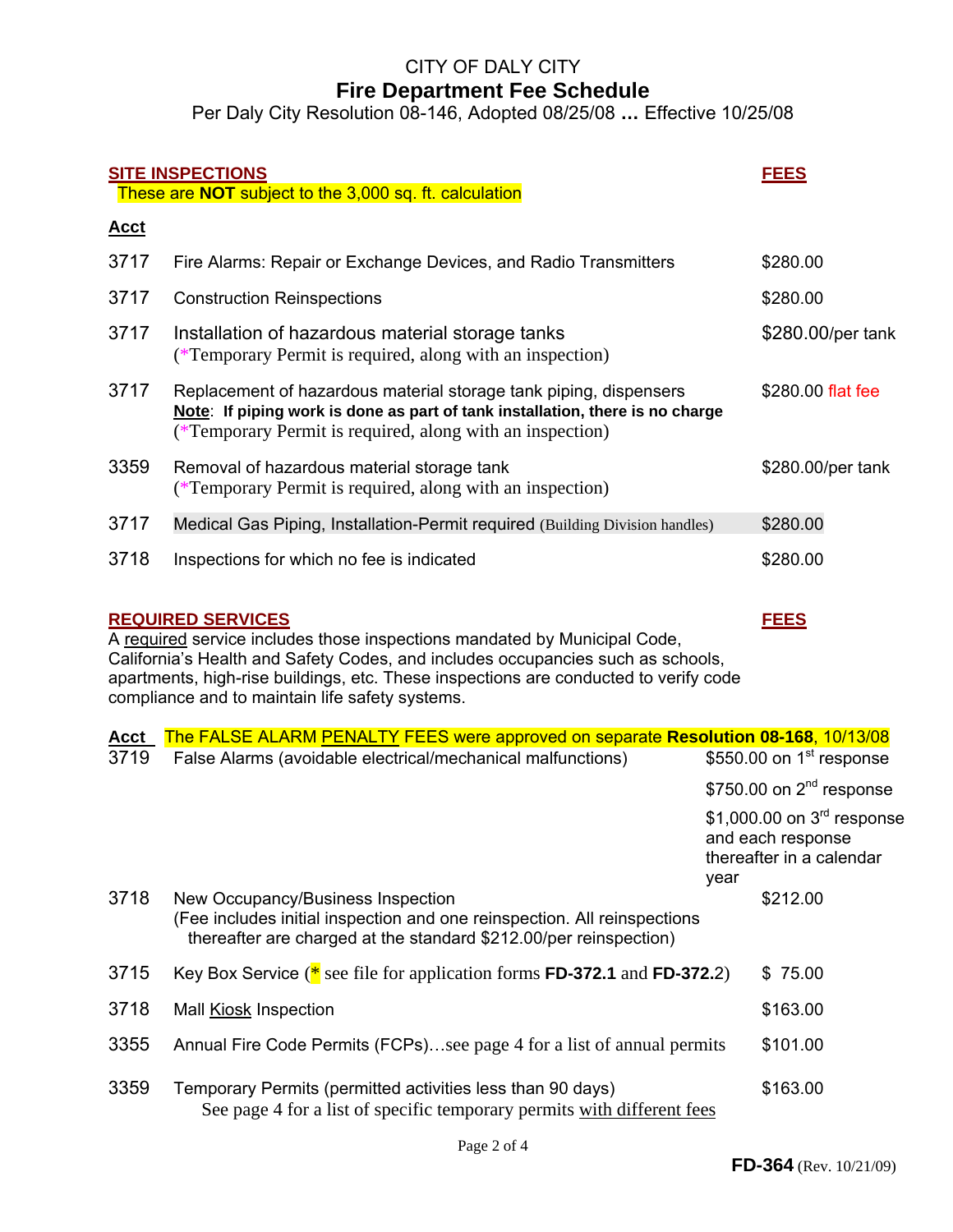## CITY OF DALY CITY **Fire Department Fee Schedule**

Per Daly City Resolution 08-146, Adopted 08/25/08 **…** Effective 10/25/08

| 3359                | Asphalt Kettle Operation – this is actually an annual permit required for<br>\$62.00/annual<br>roofing contractors. Applications and fee collection is done at the Building Division.                                                  |         |                                                                     |  |
|---------------------|----------------------------------------------------------------------------------------------------------------------------------------------------------------------------------------------------------------------------------------|---------|---------------------------------------------------------------------|--|
| 3359                | Title 19, 5-Year Certification inspection for fire extinguishing systems<br>(Fire Sprinkler or Standpipe systems). Annual Permit is required for contractor.                                                                           |         | \$101.00/annual                                                     |  |
| 3793                | High Rise Annual Inspection/Certification                                                                                                                                                                                              |         | \$190.00/hr                                                         |  |
| 3793                | Annual Fire Inspection and <b>Each Reinspection thereafter</b>                                                                                                                                                                         |         | \$212.00/ea                                                         |  |
|                     | <b>REQUESTED SERVICES</b><br>The below fees are for services and reports requested from the public.                                                                                                                                    |         | <b>FEES</b>                                                         |  |
|                     |                                                                                                                                                                                                                                        |         |                                                                     |  |
| <u>Acct</u><br>3795 | <b>Fire Incident Report</b>                                                                                                                                                                                                            | \$10.00 | Per report up to 5 pages<br>10 $¢$ each additional page             |  |
| 3795                | Fire Incident and Incident Report<br>a. Non-subpoenaed                                                                                                                                                                                 |         | \$10.00<br>Per report up to 5 pages;<br>10¢ each additional page    |  |
|                     | Subpoenaed (through City Attorney's Office)<br>b.                                                                                                                                                                                      |         | Per Evidence Code                                                   |  |
| 3795                | All other reports                                                                                                                                                                                                                      |         | \$10.00<br>Per report up to 5 pages;<br>10 $¢$ each additional page |  |
| 3795                | Photographs                                                                                                                                                                                                                            |         |                                                                     |  |
|                     | a. Processed Photos                                                                                                                                                                                                                    |         | \$25.00 handling<br>fee plus cost of developing                     |  |
|                     | <b>Digital Photos</b><br>b.                                                                                                                                                                                                            | or      | \$25.00<br>plus \$1.00 for CD                                       |  |
|                     |                                                                                                                                                                                                                                        |         | \$25.00<br>plus \$1.40 for each color<br>photo we PRINT             |  |
| 3793                | Fire Code Variance Application (see file for form FD-351)                                                                                                                                                                              |         | \$509.00                                                            |  |
| 3717                | Inspection outside normal business hours                                                                                                                                                                                               |         | \$190.00/hr                                                         |  |
| 3718                | Pre-Inspection/Consultation of Large Family Day Care and Residential Care<br>State law limits the fee charged — the fee for facilities with less than 25.<br>State law limits the fee charged - the fee for facilities with 26 or more |         | \$ 50.00 flat fee<br>\$100.00 flat fee                              |  |